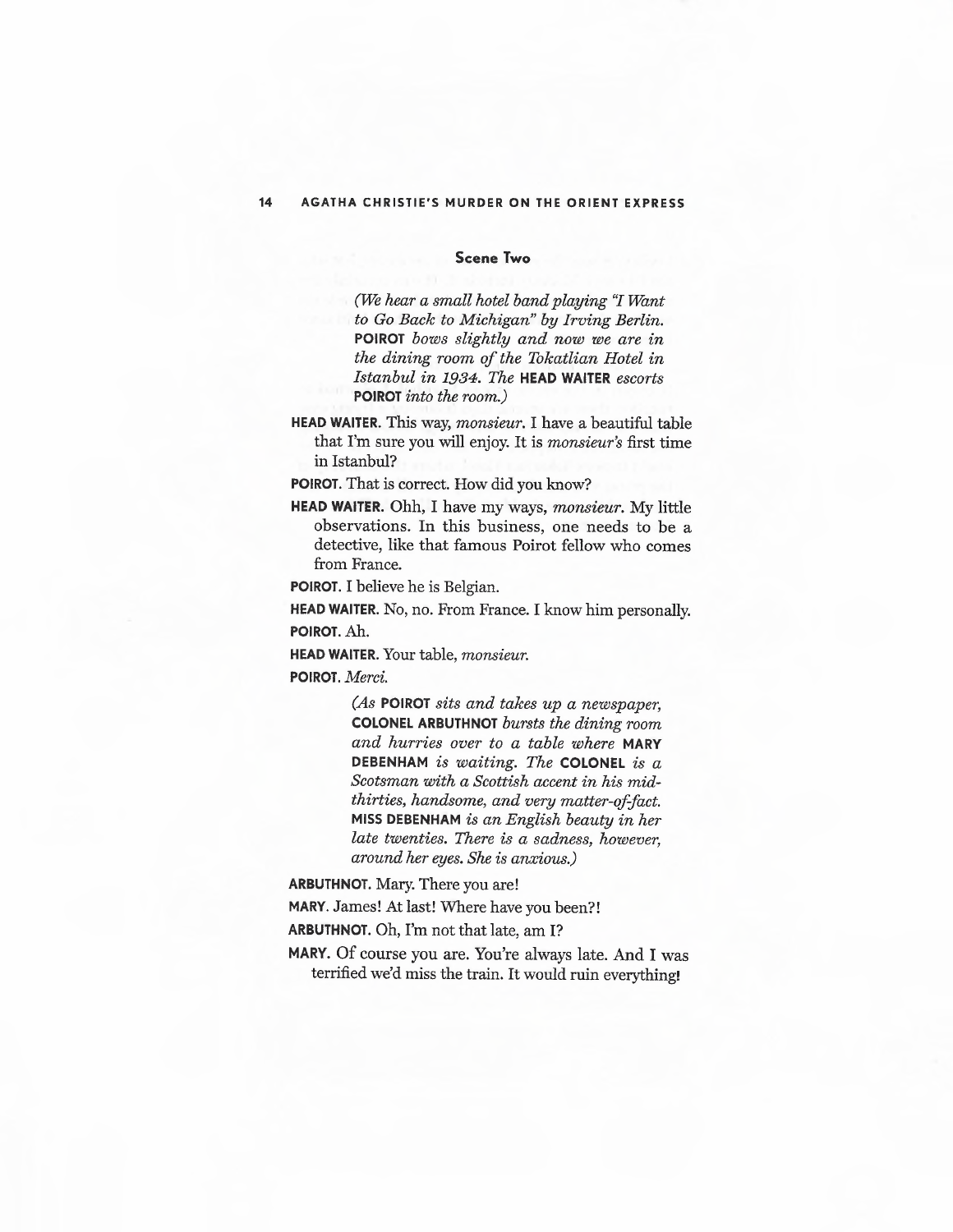- **ARBUTHNOT.** I was just exploring a bit. I've never been to Istanbul before and I quite adore all this eastern nonsense.
- **MARY.** Well, I don't. I just want to leave right now and get it over with.

**(ARBUTHNOT** *puts his hand on her cheek.)* 

- **ARBUTHNOT.** I wish to hell you were out of all this. You deserve better, you know.
- **MARY.** Shh! Not now! No one should see us like this. Not till it's all behind us. Besides, I think we're being observed by that funny little man over there.

*(She nods towards* **POIROT,** *who is hidden behind his newspaper.)* 

**ARBUTHNOT.** What, him? He's just some damned foreigner who probably doesn't even speak English.

> **(POIROT's** *newspaper gives an involuntary shake.)*

**MARY.** Shall we order? I'm starving.

**ARBUTHNOT.** Not here. I found a cute little place around the corner where I'm sure the food will be ten times better.

**MARY.** But we can't be late for the train! We can't miss it!

**ARBUTHNOT.** We won't be late, I promise, now stop fussing and come on, let's hurry.

> *(As they go, we notice* **MRS. HUBBARD** *sitting nearby. She is an outspoken American in her fifties, well-dressed with a touch of flamboyance, and she calls to the* **HEAD WAITER**  *as she rummages through her handbag for her money.)*

**MRS. HUBBARD.** Yoohoo! Excuse me, waiter. You did a very nice job and I'm leaving you something extra because ofit.

> *(At this moment, we notice* **HECTOR MCQUEEN**  *sitting at one of the tables. He is a nervous*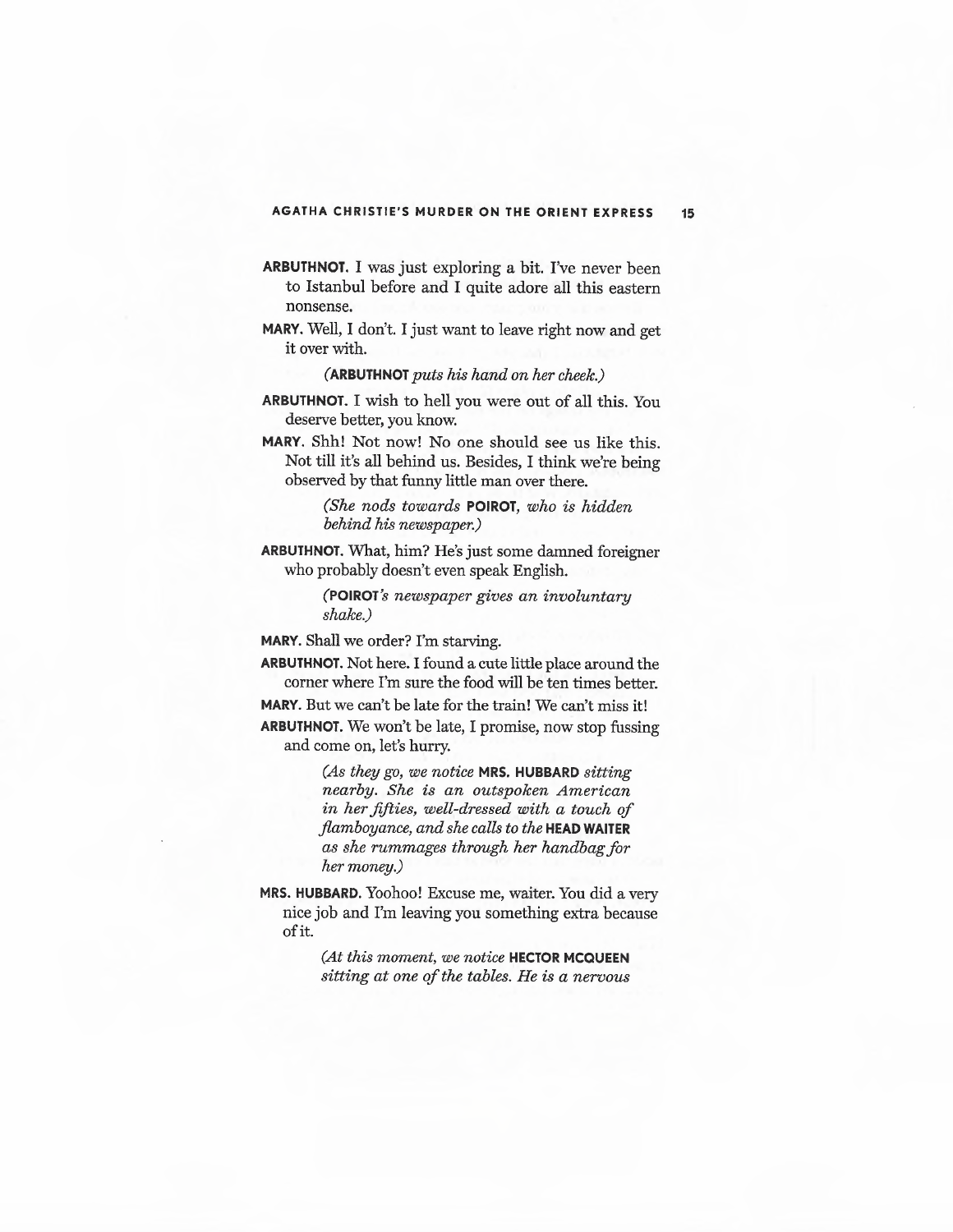*young American in his thirties with a strained, rather beleagueredface.)* 

Excuse me, young man. Are you American?

**MACQUEEN.** Y-yes I am.

**MRS. HUBBARD.** I thought so. I can see from your passport. Us Americans have to stick together, you know. Especially in a place like this. I can't even pronounce half the things on the menu. Can you believe it? And what's a falafafafafafel? I keep seeing them on the street and they look like you could play hockey with 'em.

**MACQUEEN.** I believe they're made of fried chick peas.

- **MRS. HUBBARD.** Well there ya go. Who knew? Some people will fry anything. By the way, I don't mean to snoop but I see your train ticket sitting there on the table and I wonder - do you know if they're providing a bus to the station?
- **MACQUEEN.** I don't think so. I-I believe the hotel has a private car.
- **MRS. HUBBARD.** Well don't you worry, I'll ask and find out. As the Bible says, "If Moses doesn't know the answer, ask the concierge:' Now I better go. I think I'm annoying that odd little man with the silly moustache. *(Sotto voce.)* And I don't think it's real.

*(As* **MACQUEEN** *and* **MRS. HUBBARD** *exit,*  **MONSIEUR BOUC** *enters. He sees* **POIROT,** *his face lights up and he chuckles happily. He taps* **POIROT** *on the shoulder.* **BOUC** *is another Belgian, a young middle-aged man of good humor.)* 

- **BOUC.** I hope that the food at this humble establishment is up to your usual standards.
- **POIROT.** What? What's this? ... Ah, *mon Dieu,* it is *Monsieur*  Bouc!

**BOUC.** My friend! Haha!

**POIROT.** *Mon ami!* But what are you doing here?

**BOUC.** What am *I* doing here? This is my city! I live here!